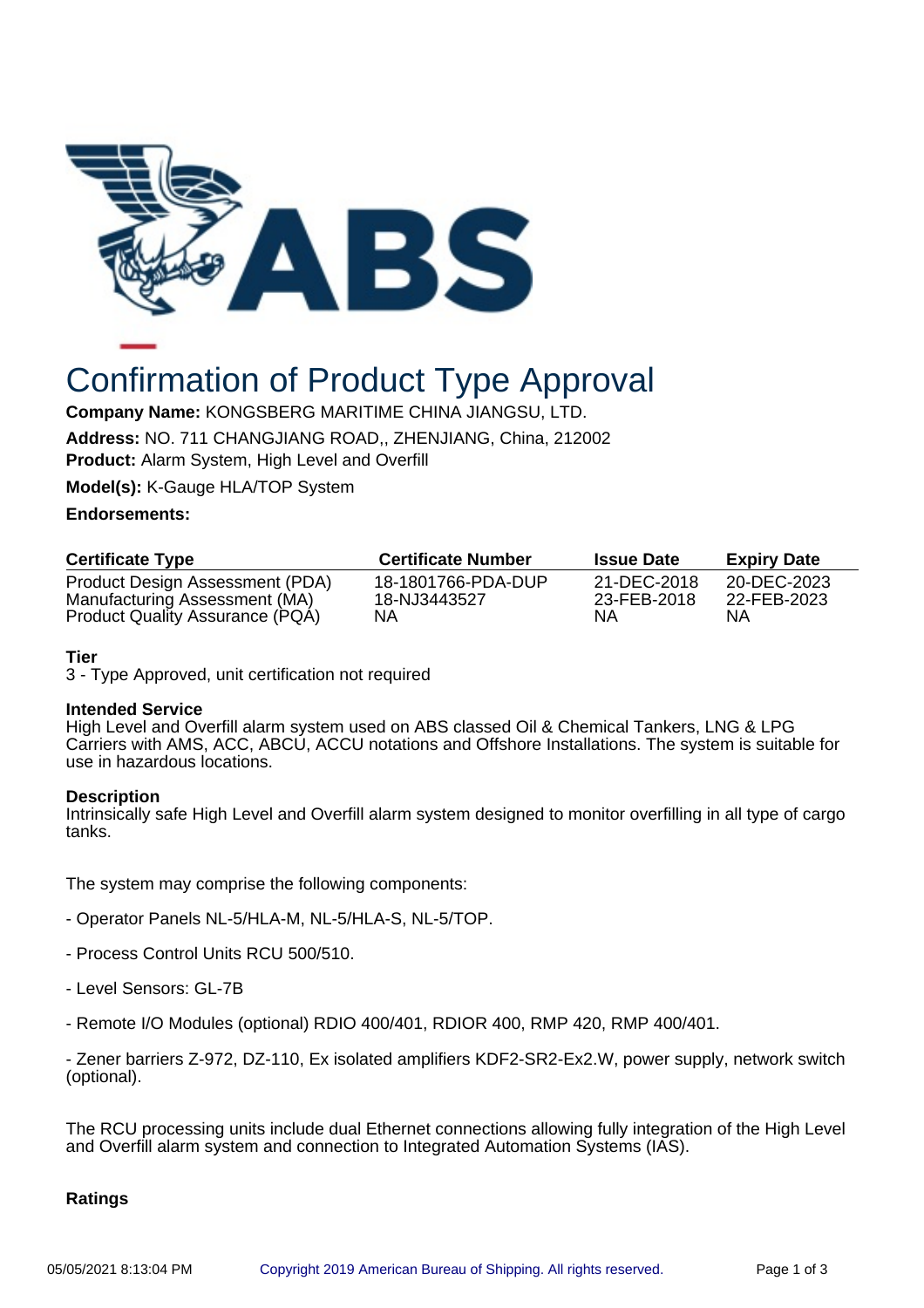Power supplies: 230 V AC;

Safety Certificate: ATEX Code II 1 G EEx ia IIC T5 Ta: 70 deg C

# **Service Restrictions**

Unit Certification is not required for this product.

#### **Comments**

- The Manufacturer has provided a declaration about the control of, or the lack of Asbestos in this product.

- Tests and approval are for hardware only. Each application/configuration and external connection is to be submitted for approval by system integrator.

- Drawings to include system block diagram, single line diagram for IS-circuits, location of equipment, power supply arrangement and instrumentation list.

- Any specific instructions regarding onboard installation are to be adhered to.

#### **Notes, Drawings and Documentation**

Drawing No. IECEx\_TUN\_13, IECEx\_TUN\_13, Revision: -, Pages: 1

Drawing No. TA ABS K-Gauge HLA\_TOP Renewal bhj, TA ABS K-Gauge HLA\_TOP Renewal bhj, Revision: -, Pages: 1

Drawing No. TUV13ATEX124272X-Issue 1, TUV13ATEX124272X-Issue 1, Revision: -, Pages: 1

#### **Term of Validity**

This Product Design Assessment (PDA) Certificate remains valid until 20/Dec/2023 or until the Rules and/or Standards used in the assessment are revised or until there is a design modification warranting design reassessment (whichever occurs first).

Acceptance of product is limited to the "Intended Service" details prescribed in the certificate and as per applicable Rules and Standards.

This Certificate is valid for installation of the listed product on ABS units which exist or are under contract for construction on or previous to the effective date of the ABS Rules and standards applied at the time of PDA issuance. Use of the Product for non-ABS units is subject to agreement between the manufacturer and intended client.

# **ABS Rules**

The Rules applicable to this assessment are:

- Steel Vessel Rules (2018): 1-1-4/7.7, 1-1-A3, 1-1-A4, 4-8-3/1.7, 4-9-8/7, 4-9-8/13, 4-9-8/Table1, 5C-1-7/13, 5C-8-13/2, 5C-8-13/3

- Steel Vessels Under 90 Meters (295 Feet) in Length (2018): 1-1-4/7.7, 1-1-A3, 1-1-A4
- Facilities on Offshore Installations (2018): 1-1-4/9.7, 1-1-A2, 1-1-A3
- Offshore Support Vessels (2018): 1-1-4/7.7, 1-1-A3, 1-1-A4, 4-8-3/1.7, 4-9-8/7, 4-9-8/13, 4-9-8/Table1
- Mobile Offshore Drilling Units (2018): 1-1-4/9.7, 1-1-A2, 1-1-A3, 4-1-1/7.9, 4-3-1/11, 6-1-1/9, 6-1-1/13
- Steel Vessels for Service on Rivers and Intracoastal Waterways (2018): 1-1-4/7.7, 1-1-A3, 1-1-A4
- High Speed Crafts (2018): 1-1-4/11.9, 1-1-A2, 1-1-A3
- Steel Barge Rules (2018): 1-1-4/7.9, 1-1-A3, 1-1-A4

# **International Standards**

IEC 60079-0 Ed. 7.0: 2017